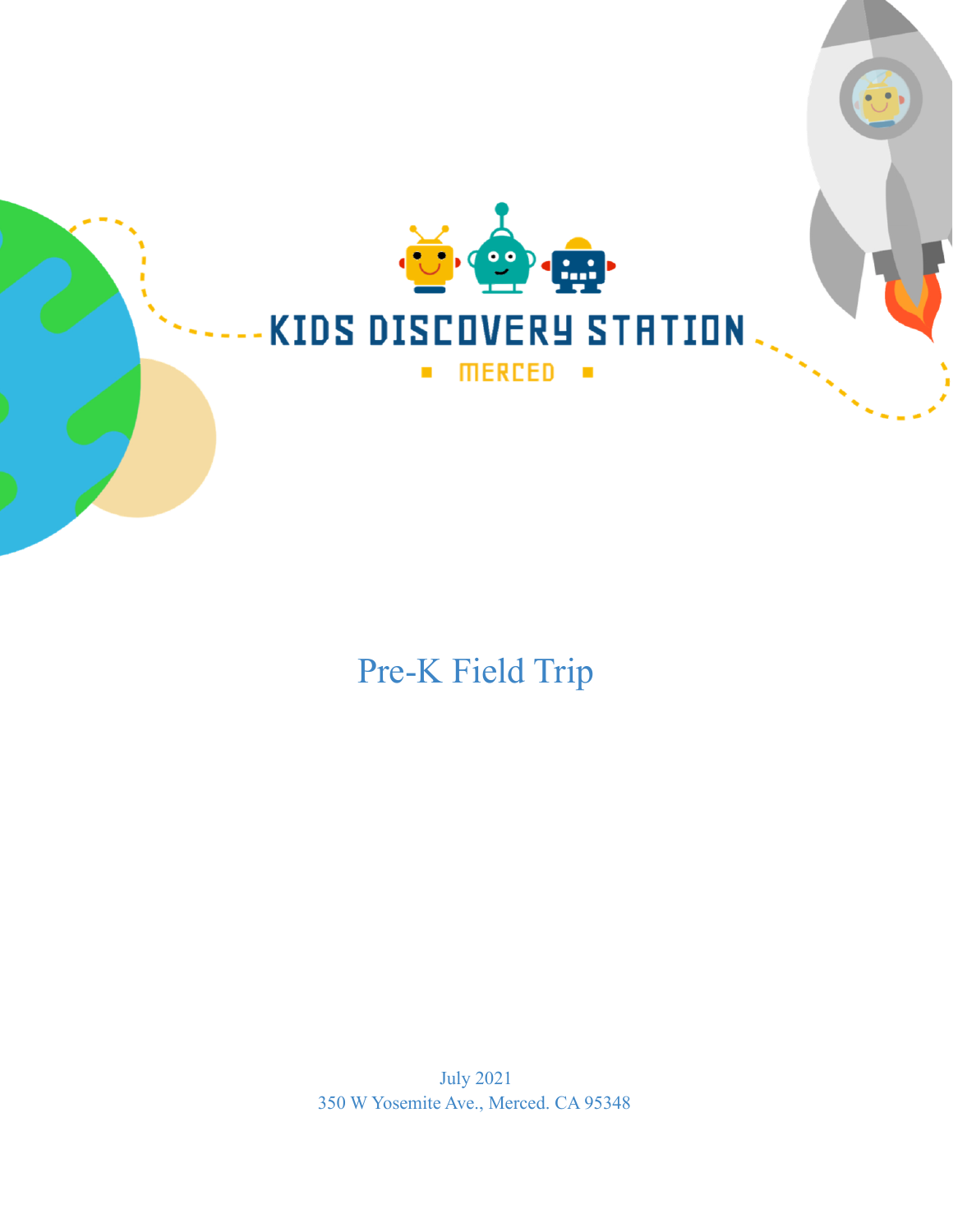



Thank you for choosing the Kids Discovery Station of Merced for your school or organizations field trip. We look forward to curating a space where your students can learn as they explore and discover the different activities and exhibits at the Kids Discovery Station.

#### **Mission statement:**

Our mission at the Kids Discovery Station (KiDS) is to offer interactive exhibits and educational programs designed to engage children and families in joyful play and discovery, to foster appreciation of our world and its diversity, and to promote the love of learning, and spark the imagination.

#### **General Visit info**

#### **Allocated Time for Visit**

• Group visits are allocated 1-3 hours for their museum visit, based upon the desired programing during reservation. If you expect to arrive late, please let us know. However, if your group arrives late, we cannot guarantee an extension to your visit.

#### **Chaperon Rules**

- We require one adult chaperone  $(18 + \text{years old})$  for every four students
- Please assign each chaperone their group of students prior to your arrival.
- We ask that chaperones actively supervise their assigned students.
	- Depending on the activity, chaperones are encouraged to ask open-ended questions to encourage students to think about the activities and exhibits.
- There must at least be one chaperone (non-museum staff) with the students at all times.
- We ask that chaperons only use their cell phones and other electronic devices for taking pictures, when actively supervising their students.
- We remind Chaperons that this is a children's museum, meaning it's okay for your students to express their excitement . *(i.e. being loud or jogging short distances is okay!)*

#### **Student Rules**

- Remember to be safe by always walking to exhibits and activities.
- Remember to be friendly by taking turns and sharing exhibits.
- Remember to be kind and gentle to the exhibits, so that other children can use them too.
- Remember to always stay with your adult/group at all times.
- If you need to use the bathroom, ask one of the adults that came with you to take you.
- And if you need help or are lost, find someone wearing our colorful robots!

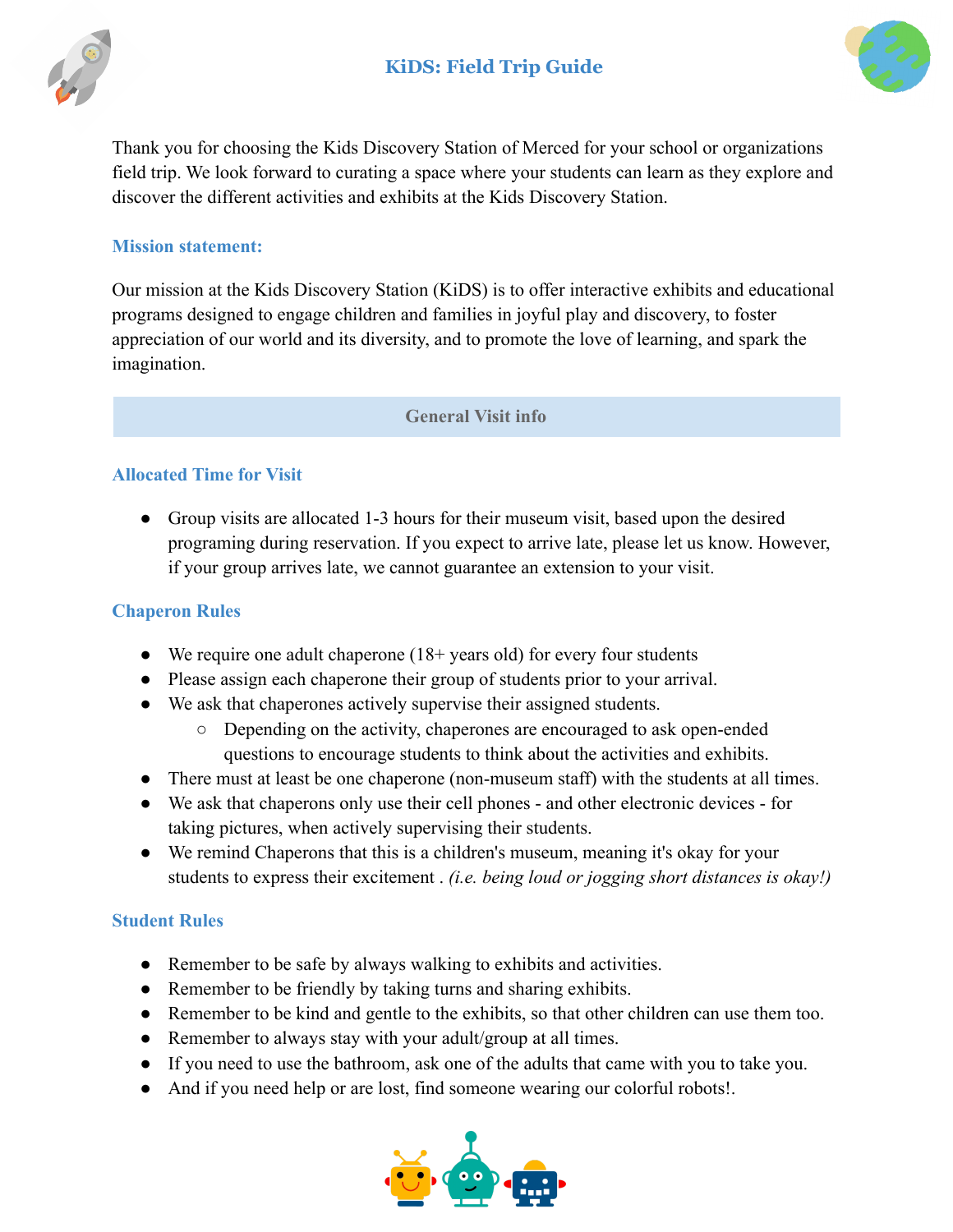



#### **Food and Drink Rules**

- Food and drinks other than water are not permitted in the Museum's exhibit areas.
	- *○ It is highly recommended that each museum guest come with their own water bottle.*
- Groups eating during their visit must eat in the designated lunch spaces.
- In consideration of guests with allergies, we ask that guests do not bring food that contains nuts.
- Please note that we do not have food available for purchase.

#### **Upon Arrival and Departure**

- Upon your arrival:
	- Buses and Private Vehicles:
		- All buses and private vehicles will use the back parking lot.
			- *● Designated parking spaces will be marked or shown to you by museum staff.*
		- Stay with your bus/vehicles (on it or next to it) until a museum staff member greets you and guides you to the meeting space, where everyone will be given name tags.
			- *Name tags will be provided by museum staff*.
		- Once at the meeting space, we will have introductions and a short museum orientation, before beginning the trip activities.
- Upon your Departure:
	- Entire group will be guided back to the meeting space.
	- Final remarks and announcement will be given by museum staff.
	- Museum staff will guide you back to your stationed buses/private vehicles.
	- Once everyone is ready, and as instructed by the museum staff, you are free to go!

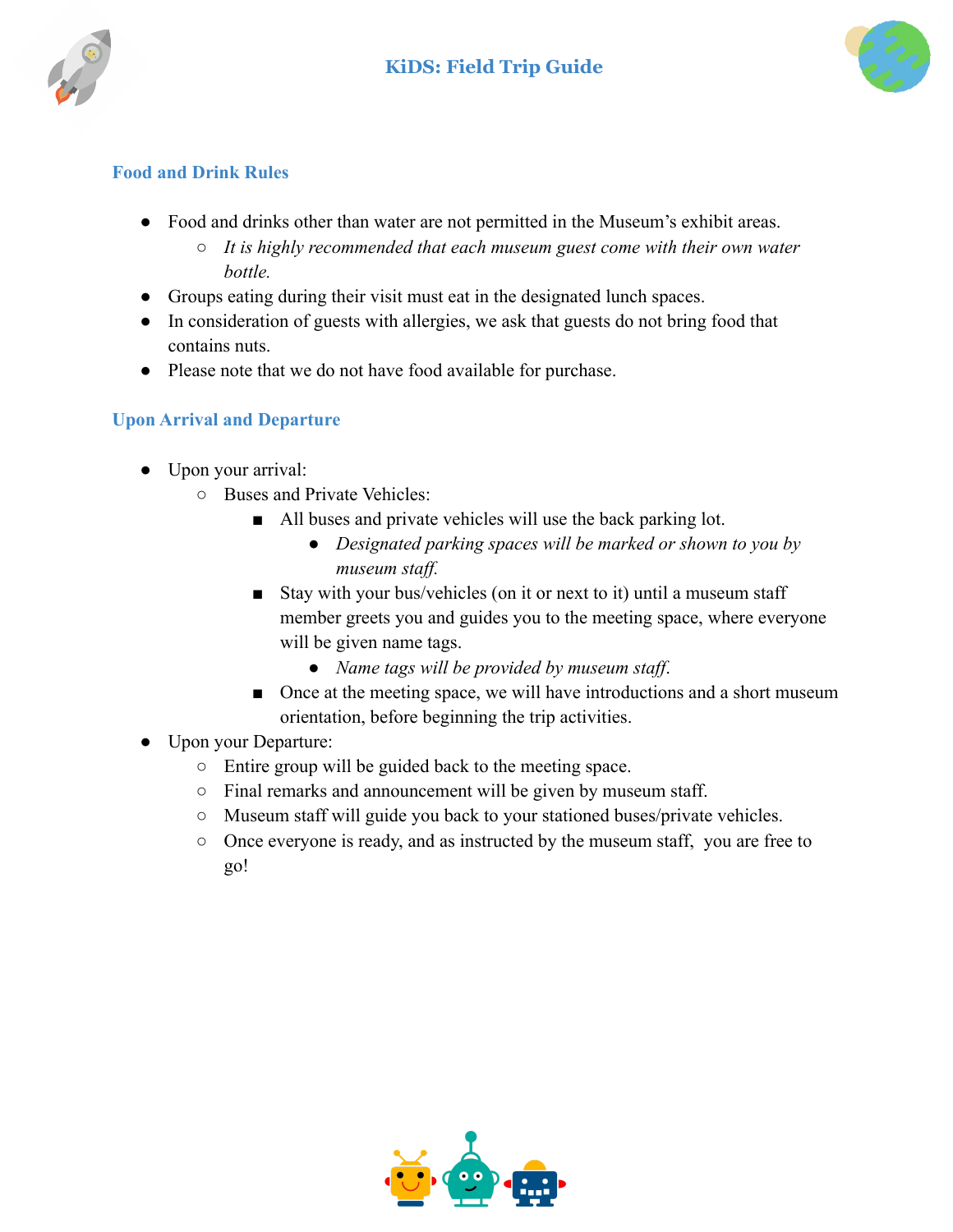

## **KiDS: Field Trip Guide**



### **Agenda**

| <b>Time</b>       | <b>Event</b>                                          | <b>Location</b>                   | <b>Description</b>                                                                                                                       |
|-------------------|-------------------------------------------------------|-----------------------------------|------------------------------------------------------------------------------------------------------------------------------------------|
| 5 Minutes         | Introductions +<br><b>Welcome Orientation</b>         | <b>Meeting Space</b>              | KiDS staff guides participants to the<br>meeting space for a brief orientation,<br>distributions of names tags and group<br>assignments. |
| <b>20 Minutes</b> | Group $1 -$ Five Senses<br><b>Activity</b>            | <b>Health Center</b>              | Students will be learning about their<br>senses and body parts                                                                           |
|                   | Group 2 – Superhero<br><b>Healthy Eating Activity</b> | <b>Little Explorers</b><br>Planet | Students will participate in the<br>healthy eating activity                                                                              |
| 20 Minutes        | Group $1$ – Free Play                                 | <b>Health Center</b>              | Students will play and explore on<br>their own.                                                                                          |
|                   | Group $2$ – Free Play                                 | <b>Little Explorers</b><br>Planet | Students will play and explore on<br>their own.                                                                                          |
| 20 Minutes        | Group 1 – Superhero<br><b>Healthy Eating Activity</b> | <b>Little Explorers</b><br>Planet | Students will participate in the<br>healthy eating activity                                                                              |
|                   | Group $2$ – Five Senses<br>Activity                   | <b>Health Center</b>              | Students will be learning about their<br>senses and body parts                                                                           |
| 20 Minutes        | Group 1 – Free Play                                   | <b>Little Explorers</b><br>Planet | Students will play and explore on<br>their own.                                                                                          |
|                   | Group $2$ – Free Play                                 | <b>Health Center</b>              | Students will play and explore on<br>their own.                                                                                          |
| 20 Minutes        | Group $1 -$ Free<br><b>Exploration and Play</b>       | <b>Play Room</b>                  | Students will play and explore on<br>their own.                                                                                          |
|                   | Group 2 – Painted Rocks<br>Activity                   | <b>Creativity City</b>            | Students will participate in guided<br>art/story time activity                                                                           |
| 20 Minutes        | Group 1 – Painted Rocks<br>Activity                   | <b>Creativity City</b>            | Students will participate in guided<br>art/story time activity                                                                           |
|                   | $Group 2 - Free$<br><b>Exploration and Play</b>       | <b>Play Room</b>                  | Students will play and explore on<br>their own.                                                                                          |
| 5 Minutes         | Departure                                             |                                   | KiDS staff will guide the groups to<br>their transportation.                                                                             |